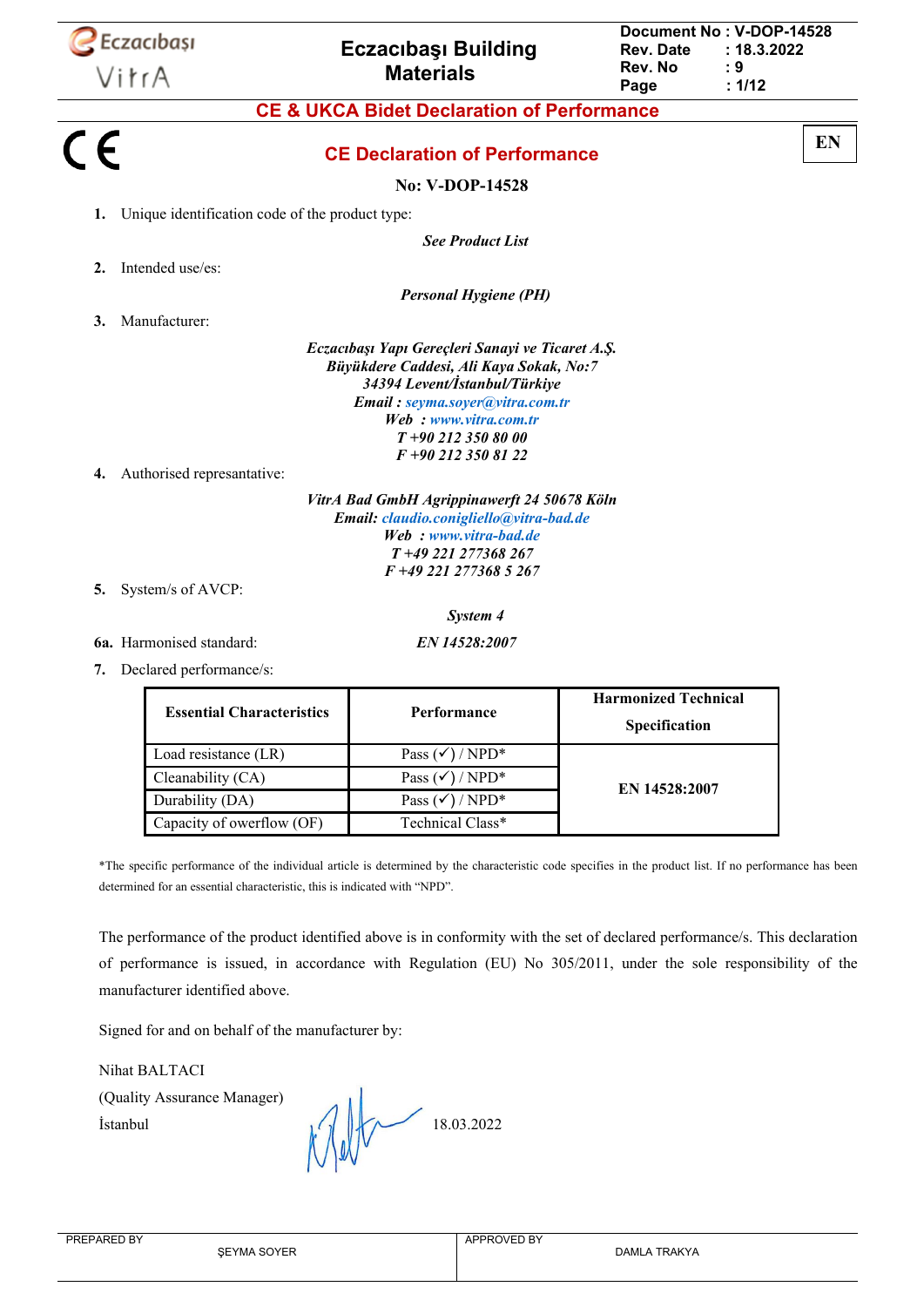|                  | <b>Eczacibași</b><br>VitrA                      | <b>Eczacibasi Building</b><br><b>Materials</b>                                                                                                                                                                                     | Document No: V-DOP-14528<br><b>Rev. Date</b><br>Rev. No<br>Page | : 18.3.2022<br>: 9<br>: 2/12 |    |
|------------------|-------------------------------------------------|------------------------------------------------------------------------------------------------------------------------------------------------------------------------------------------------------------------------------------|-----------------------------------------------------------------|------------------------------|----|
|                  |                                                 | <b>CE &amp; UKCA Bidet Declaration of Performance</b>                                                                                                                                                                              |                                                                 |                              |    |
| UK<br>CA         |                                                 | <b>UKCA Declaration of Performance</b>                                                                                                                                                                                             |                                                                 |                              | EN |
|                  |                                                 | <b>No: V-DOP-14528</b>                                                                                                                                                                                                             |                                                                 |                              |    |
| 1.               | Unique identification code of the product type: |                                                                                                                                                                                                                                    |                                                                 |                              |    |
|                  |                                                 | <b>See Product List</b>                                                                                                                                                                                                            |                                                                 |                              |    |
| $\overline{2}$ . | Intended use/es:                                |                                                                                                                                                                                                                                    |                                                                 |                              |    |
|                  |                                                 | <b>Personal Hygiene (PH)</b>                                                                                                                                                                                                       |                                                                 |                              |    |
| 3.               | Manufacturer:                                   |                                                                                                                                                                                                                                    |                                                                 |                              |    |
|                  |                                                 | Eczacıbaşı Yapı Gereçleri Sanayi ve Ticaret A.Ş.<br>Büyükdere Caddesi, Ali Kaya Sokak, No:7<br>34394 Levent/İstanbul/Türkiye<br>Email: seyma.soyer@vitra.com.tr<br>Web: www.vitra.com.tr<br>$T+902123508000$<br>$F + 902123508122$ |                                                                 |                              |    |
| 4.               | Authorised represantative:                      |                                                                                                                                                                                                                                    |                                                                 |                              |    |
|                  |                                                 | VitrA Bad GmbH Agrippinawerft 24 50678 Köln<br>Email: claudio.conigliello@vitra-bad.de<br>Web: www.vitra-bad.de<br>T+49 221 277368 267<br>$F+49$ 221 277368 5 267                                                                  |                                                                 |                              |    |

**5.** System/s of AVCP:

*System 4*

**6a.** Harmonised standard: *EN 14528:2007*

**7.** Declared performance/s:

| <b>Essential Characteristics</b> | Performance                | <b>Harmonized Technical</b><br>Specification |
|----------------------------------|----------------------------|----------------------------------------------|
| Load resistance (LR)             | Pass $(\checkmark)$ / NPD* |                                              |
| Cleanability (CA)                | Pass $(\checkmark)$ / NPD* | EN 14528:2007                                |
| Durability (DA)                  | Pass $(\checkmark)$ / NPD* |                                              |
| Capacity of owerflow (OF)        | Technical Class*           |                                              |

\*The specific performance of the individual article is determined by the characteristic code specifies in the product list. If no performance has been determined for an essential characteristic, this is indicated with "NPD".

The performance of the product identified above is in conformity with the set of declared performances. This declaration of performance is issued, in accordance with Regulation (EU) No 305/2011, as it is effect in the United Kingdom under the sole responsibility of the manufacturer identified above.

Signed for and on behalf of the manufacturer by:

Nihat BALTACI

(Quality Assurance Manager)

Istanbul  $\int_0^{\infty}$   $\int$   $\int$   $\int$   $\int$   $\int$  18.03.2022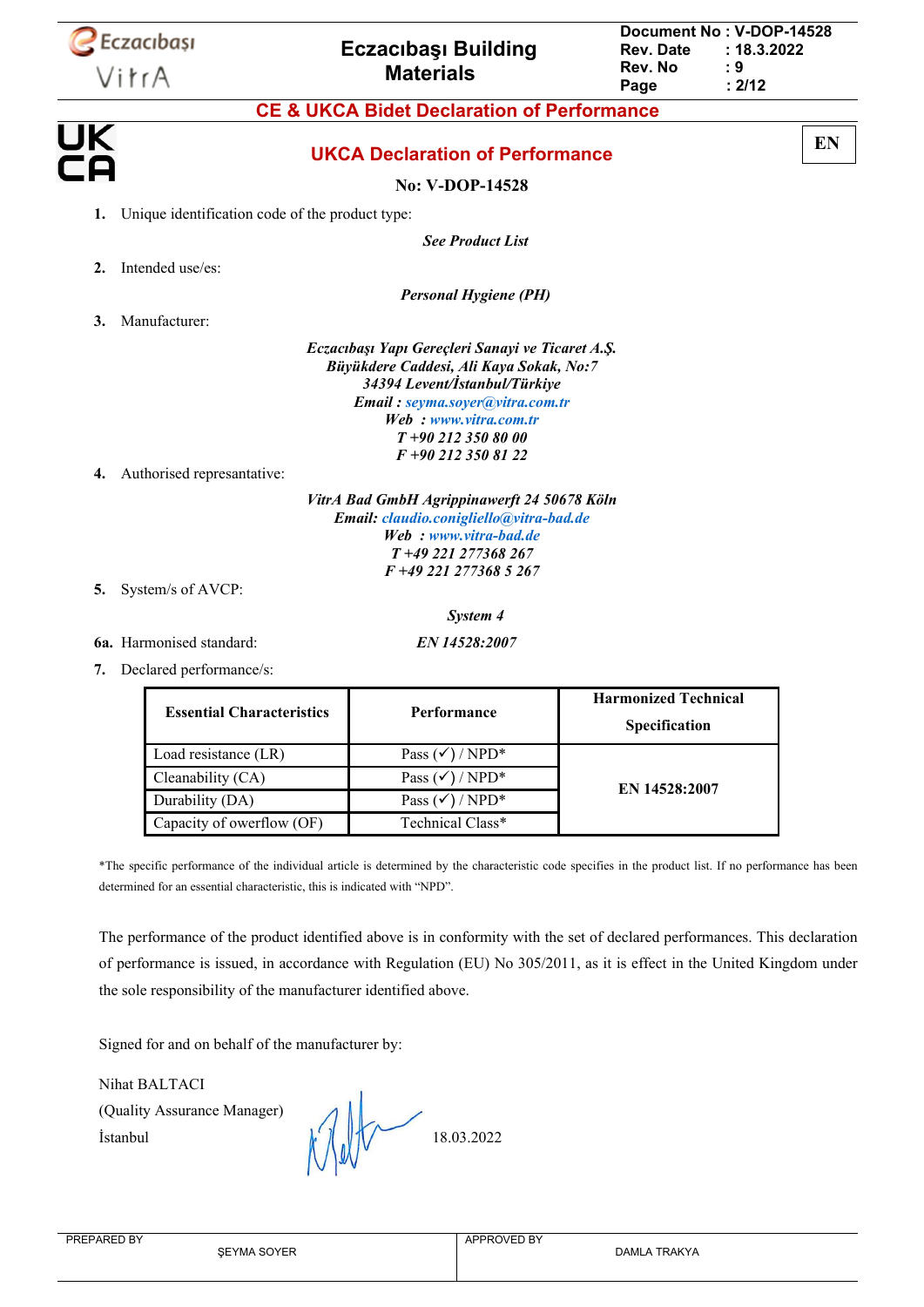|         | Eczacıbaşı<br>VitrA                              | <b>Eczacibasi Building</b><br><b>Materials</b>                                                                                                                                  | <b>Rev. Date</b><br>Rev. No<br>Page              | Document No: V-DOP-14528<br>: 18.3.2022<br>: 9<br>: 3/12 |
|---------|--------------------------------------------------|---------------------------------------------------------------------------------------------------------------------------------------------------------------------------------|--------------------------------------------------|----------------------------------------------------------|
|         |                                                  | <b>CE &amp; UKCA Bidet Declaration of Performance</b>                                                                                                                           |                                                  |                                                          |
| $C \in$ |                                                  | <b>CE Leistungserklärung</b>                                                                                                                                                    |                                                  | DE                                                       |
|         |                                                  |                                                                                                                                                                                 |                                                  |                                                          |
|         |                                                  | <b>No: V-DOP-14528</b>                                                                                                                                                          |                                                  |                                                          |
| 1.      | Eindeutiger identifikationscode des produkttyps: |                                                                                                                                                                                 |                                                  |                                                          |
|         |                                                  | <b>Siehe Produktliste</b>                                                                                                                                                       |                                                  |                                                          |
| 2.      | Verwendungszweck(e):                             |                                                                                                                                                                                 |                                                  |                                                          |
|         |                                                  | Persönliche Hygiene (PH)                                                                                                                                                        |                                                  |                                                          |
| 3.      | Hersteller:                                      |                                                                                                                                                                                 |                                                  |                                                          |
| 4.      | Bevollmächtigter:                                | Büyükdere Caddesi, Ali Kaya Sokak, No:7<br>34394 Levent/İstanbul/Türkiye<br>Email: seyma.soyer@vitra.com.tr<br>Web: www.vitra.com.tr<br>$T+902123508000$<br>F +90 212 350 81 22 |                                                  |                                                          |
|         |                                                  | VitrA Bad GmbH Agrippinawerft 24 50678 Köln<br>Email: claudio.conigliello@vitra-bad.de<br>Web: www.vitra-bad.de<br>T+49 221 277368 267                                          |                                                  |                                                          |
| 5.      | System/e von AVCP:                               | F +49 221 277368 5 267                                                                                                                                                          |                                                  |                                                          |
|         |                                                  | System 4                                                                                                                                                                        |                                                  |                                                          |
|         | <b>6a.</b> Harmonisierte norm:                   | EN 14528:2007                                                                                                                                                                   |                                                  |                                                          |
|         | 7. Erklärte leistung:                            |                                                                                                                                                                                 |                                                  |                                                          |
|         | Wesentliche Eigenschaften                        | Leistung                                                                                                                                                                        | <b>Harmonisierte Technische</b><br>Spezifikation |                                                          |
|         | Reinigbarkeit (CA)                               | Bestanden $(\checkmark)$ / NPD*                                                                                                                                                 |                                                  |                                                          |
|         | Statische Belastbarkeit (LR)                     | Bestanden (√) / NPD*                                                                                                                                                            |                                                  |                                                          |

\*Die spezifische Leistung des einzelnen Artikels wird durch den in der Produktliste angegebenen Merkmalscode bestimmt. Wurde für ein wesentliches Merkmal keine Leistung festgestellt, ist dies mit "NPD" angegeben.

Die Leistung des vorstehenden Produkts entspricht der erklärten Leistung/den erklärten Leistungen. Für die Erstellung der Leistungserklärung im Einklang mit der Verordnung (EU) Nr. 305/2011 ist allein der obengenannte Hersteller verantwortlich.

Unterzeichnet für und im Namen des Herstellers von:

Nihat BALTACI (Leiter Qualitätssicherung)  $\bigwedge \bigwedge \bigvee \bigvee \bigvee$  18.03.2022

Dauerhaftigkeit (DA) Bestanden ( $\checkmark$ ) / NPD\* Abflusswert des Überlaufes (OF) Technische Klasse\*

**EN 14528:2007**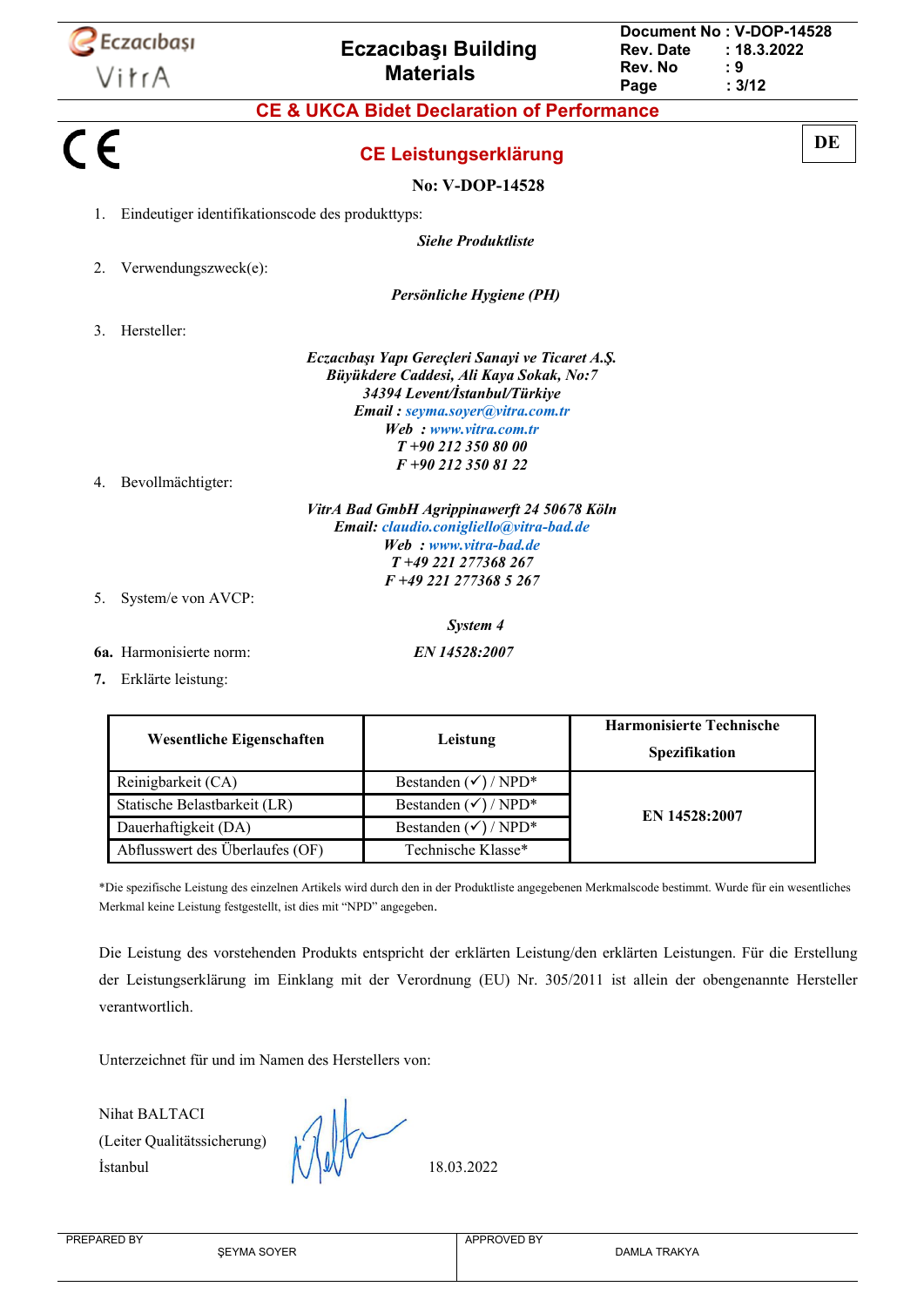

**7.** Performance déclarée :

| <b>Caractéristiques Essentielles</b> | Performance                  | <b>Spécifications Techniques</b><br><b>Harmonisées</b> |
|--------------------------------------|------------------------------|--------------------------------------------------------|
| Resistance à la charge (LR)          | Réussi $(\checkmark)$ / NPD* |                                                        |
| Aptitude au nettoyage (CA)           | Réussi $(\checkmark)$ / NPD* | EN 14528:2007                                          |
| Durabilité (DA)                      | Réussi $(\checkmark)$ / NPD* |                                                        |
| Capacité du trop-plein (OF)          | Classe Technique*            |                                                        |

\*La performance spécifique de l'article individuel est déterminée par le code caractéristique spécifié dans la liste des produits. Si aucune performance n'a été déterminée pour une caractéristique essentielle, cela est indiqué par 'NPD'.

Les performances du produit identifié ci-dessus sont conformes à l'ensemble des performances déclarées. Cette déclaration de performance est délivrée, conformément au règlement (EU) No 305/2011, sous la seule responsabilité du fabricant identifié ci-dessus.

Signé pour et au nom du fabricant par :

Nihat BALTACI (Responsable Assurance Qualité)  $\lvert \bigvee \rvert \lvert \bigvee \rvert \lvert \bigvee \rvert \lvert \bigvee \rvert \lvert \lvert \bigvee \rvert \lvert \lvert \bigvee \rvert \lvert \lvert \bigvee \rvert \lvert \lvert \bigvee \rvert \lvert \lvert \bigvee \rvert \lvert \bigvee \rvert \lvert \bigvee \rvert \lvert \bigvee \rvert \lvert \bigvee \rvert \lvert \bigvee \rvert \lvert \bigvee \rvert \lvert \bigvee \rvert \lvert \bigvee \rvert \lvert \bigvee \rvert \lvert \bigvee \rvert \lvert \bigvee \rvert \lvert \big$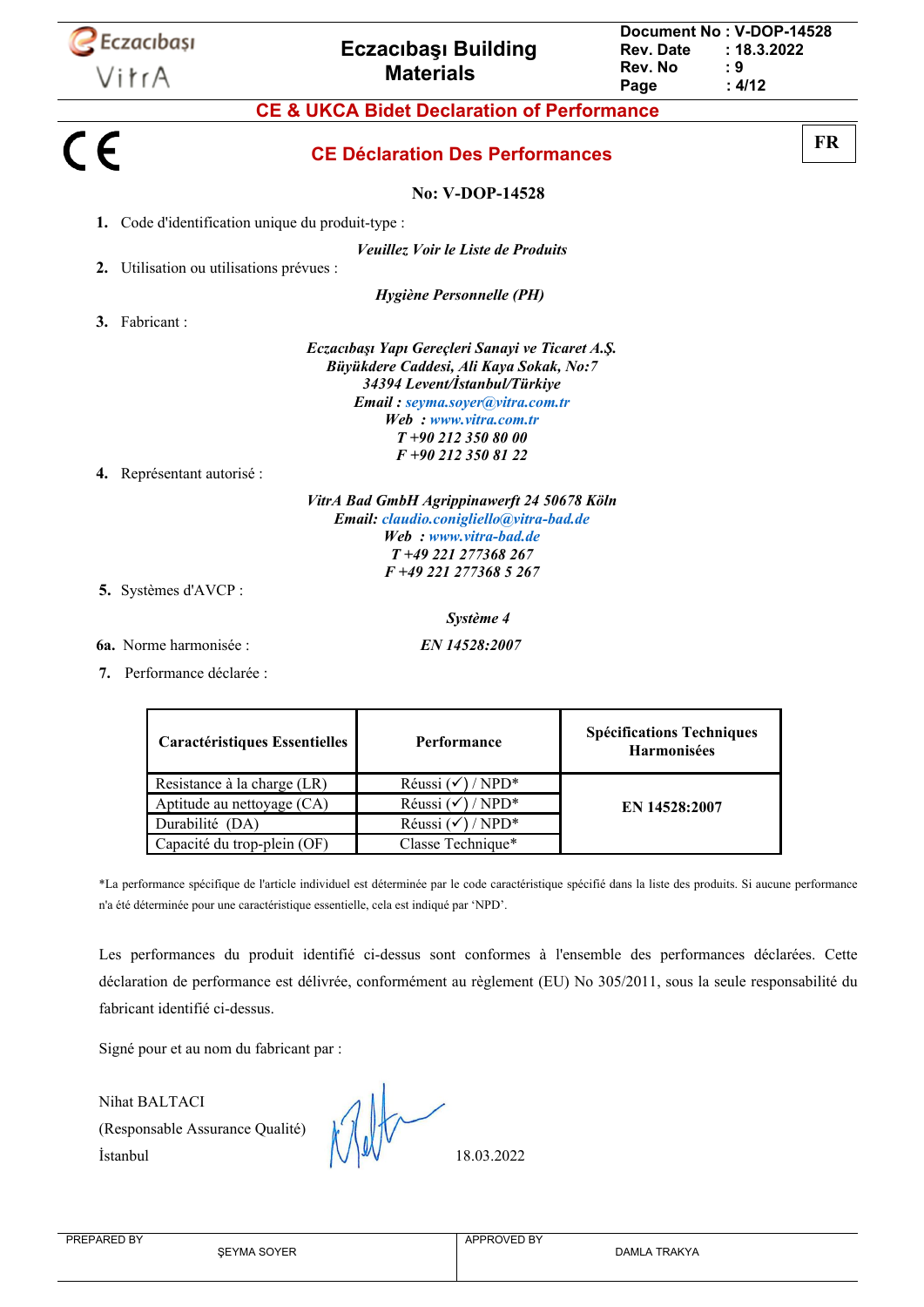

#### **CE & UKCA Bidet Declaration of Performance**

| CE |                          |                                                  | TR |
|----|--------------------------|--------------------------------------------------|----|
|    |                          | <b>CE Performans Beyanı</b>                      |    |
|    |                          | <b>No: V-DOP-14528</b>                           |    |
| 1. | Ürün tipi kimlik kodu:   |                                                  |    |
|    |                          | Ürün Listesine Bakınız                           |    |
| 2. | Kullanım amacı/amaçları: |                                                  |    |
|    |                          | Kişisel Sağlığa Uygunluk (PH)                    |    |
| 3. | Imalatçı:                |                                                  |    |
|    |                          | Eczacıbaşı Yapı Gereçleri Sanayi ve Ticaret A.Ş. |    |
|    |                          | Büyükdere Caddesi, Ali Kaya Sokak, No:7          |    |
|    |                          | 34394 Levent/İstanbul/Türkiye                    |    |
|    |                          | Email: seyma.soyer@vitra.com.tr                  |    |
|    |                          | Web: www.vitra.com.tr                            |    |
|    |                          | $T+902123508000$                                 |    |
|    |                          | F +90 212 350 81 22                              |    |
| 4. | Yetkili temsilci:        |                                                  |    |
|    |                          | Eczacıbaşı Yapı Gereçleri Sanayi ve Ticaret A.Ş. |    |
|    |                          | Büyükdere Caddesi, Ali Kaya Sokak, No:7          |    |
|    |                          | 34394 Levent/İstanbul/Türkiye                    |    |
|    |                          | Email: gokcen.tunali@vitra.com.tr                |    |
|    |                          | Web: www.vitra.com.tr                            |    |
|    |                          | $\boldsymbol{\pi}$ , as a to also as as          |    |

*T +90 212 350 80 00 F +90 212 350 81 22*

- **5.** Performansının değişmezliğinin değerlendirilmesi ve doğrulanması sistem/sistemleri:
- **6a.** Uyumlaştırılmış standart: *EN 14528:2007*

*Sistem 4*

**7.** Beyan edilen performans/lar:

| <b>Temel Karakteristikler</b> | <b>Performans</b>           | Uyumlaştırılmış Teknik<br><b>Sartname</b> |
|-------------------------------|-----------------------------|-------------------------------------------|
| Temizlenebilirlik (CA)        | Geçer $(\checkmark)$ / NPD* |                                           |
| Yüke dayanım (LR)             | Gecer $(\checkmark)$ / NPD* | EN 14528:2007                             |
| Dayanıklılık (DA)             | Geçer $(\checkmark)$ / NPD* |                                           |
| Taşma kapasitesi (OF)         | Teknik Sınıf*               |                                           |

\*Her bir parçanın özel performansı, ürün listesinde belirtilen karakteristik kod tarafından belirlenir. Temel bir özellik için herhangi bir performans belirlenmemişse, bu "NPD" ile belirtilir.

Yukarıda tanımlanan ürün beyan edilen performans/lar grubuna sahiptir. (EU) No 305/2011 Yönetmeliği uyarınca hazırlanan bu performans beyanı sadece yukarıda tanımlanan imalatçının sorumluluğu altında yayımlanır.

İmalatçı adına imzalayan:

Nihat BALTACI (Kalite Güvence Müdürü)

 $\mathbb{I}$  18.03.2022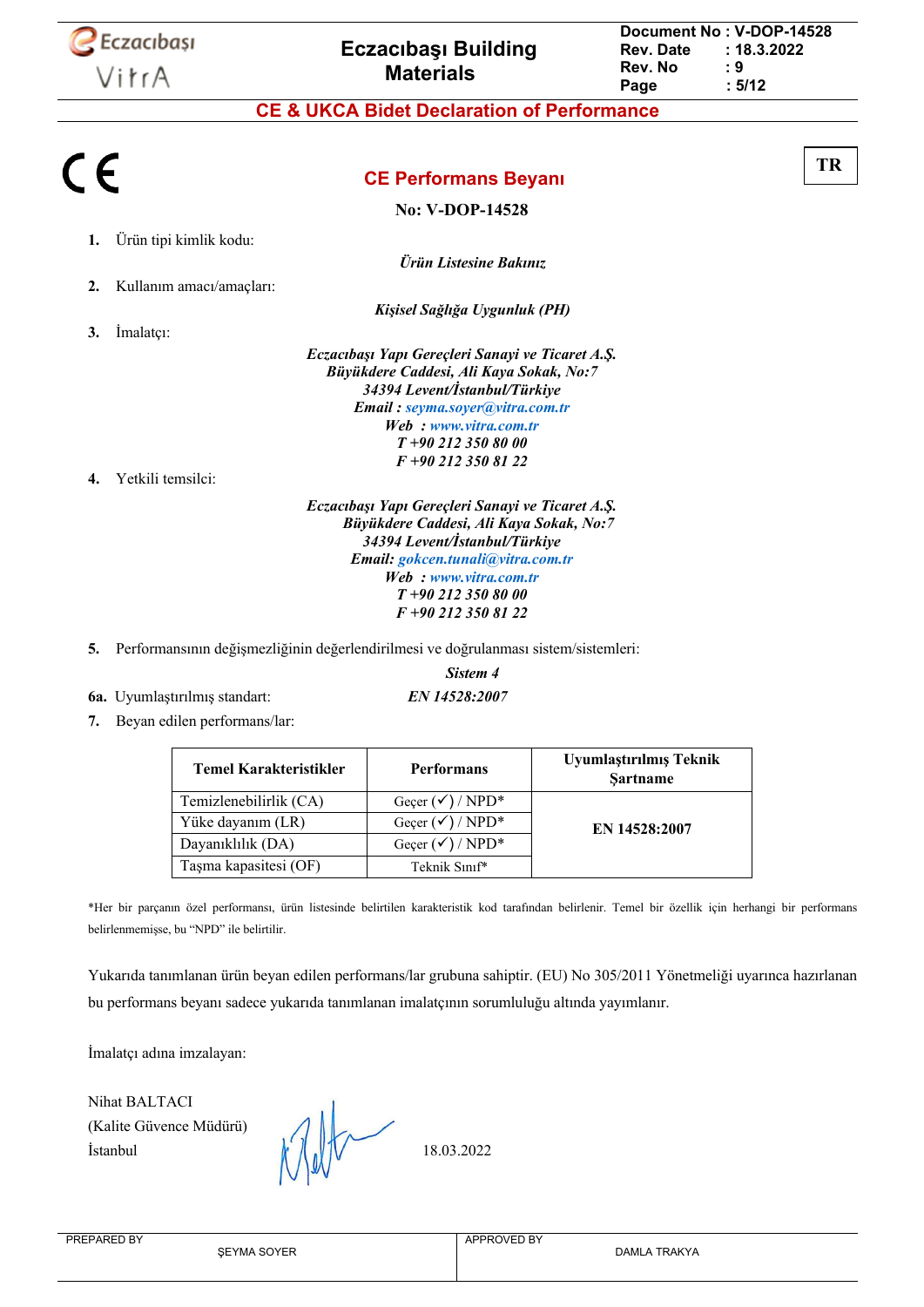

**CE & UKCA Bidet Declaration of Performance**

#### **Ürün Listesi / Product List / Produktliste / Liste De Produits**

| Kod/<br>Code/<br>Code/<br><b>Typ</b> | Taşma Kapasitesi/<br><b>Capasity of</b><br>Owerflow/<br><b>Abflusswert des</b><br>Überlaufes/<br>Capacité du Trop-<br>plein<br>(OF) | Temiz-<br>lenebilirlik/<br>Cleanability/<br>Reinigbarkeit<br>/ Aptitude au<br>nettoyage<br>(CA) | Yüke dayanım/<br>Load<br>resistance/<br><b>Statische</b><br>Belastbarkeit/<br>Resistance à la<br>charge<br>(LR) | Dayanıklılık/<br>Durability/<br>Dauerhaftigkeit/<br><b>Durabilité</b><br>(DA) | <b>Harmonize</b><br><b>Teknik</b><br>Sartname/<br><b>Designation</b><br>Code/<br><b>Code De</b><br>Designation/<br>Harmonisierte<br><b>Technische</b><br><b>Spezifikation</b> |
|--------------------------------------|-------------------------------------------------------------------------------------------------------------------------------------|-------------------------------------------------------------------------------------------------|-----------------------------------------------------------------------------------------------------------------|-------------------------------------------------------------------------------|-------------------------------------------------------------------------------------------------------------------------------------------------------------------------------|
| 4163-003-0060                        | <b>CL 25</b>                                                                                                                        | $\checkmark$                                                                                    | <b>NPD</b>                                                                                                      | ✓                                                                             | EN 14528:2007                                                                                                                                                                 |
| 4163-003-0061                        | <b>CL 25</b>                                                                                                                        | ✓                                                                                               | <b>NPD</b>                                                                                                      | ✓                                                                             | EN 14528:2007                                                                                                                                                                 |
| 4163-003-0946                        | <b>CL 25</b>                                                                                                                        | $\checkmark$                                                                                    | <b>NPD</b>                                                                                                      | ✓                                                                             | EN 14528:2007                                                                                                                                                                 |
| 4204-003-0288                        | <b>CL 00</b>                                                                                                                        | $\checkmark$                                                                                    | <b>NPD</b>                                                                                                      | ✓                                                                             | EN 14528:2007                                                                                                                                                                 |
| 4206-403-0288                        | <b>CL 20</b>                                                                                                                        | $\checkmark$                                                                                    | ✓                                                                                                               | ✓                                                                             | EN 14528:2007                                                                                                                                                                 |
| 4206-403-6013                        | <b>CL 20</b>                                                                                                                        | $\checkmark$                                                                                    | ✓                                                                                                               | ✓                                                                             | EN 14528:2007                                                                                                                                                                 |
| 4255-403-0848                        | <b>CL 00</b>                                                                                                                        | ✓                                                                                               | ✓                                                                                                               | ✓                                                                             | EN 14528:2007                                                                                                                                                                 |
| 4256-003-0848                        | <b>CL 00</b>                                                                                                                        | ✓                                                                                               | ✓                                                                                                               | ✓                                                                             | EN 14528:2007                                                                                                                                                                 |
| 4256-403-0848                        | <b>CL 00</b>                                                                                                                        | $\checkmark$                                                                                    | ✓                                                                                                               | ✓                                                                             | EN 14528:2007                                                                                                                                                                 |
| 4256-470-0848                        | <b>CL 00</b>                                                                                                                        | $\checkmark$                                                                                    | ✓                                                                                                               | ✓                                                                             | EN 14528:2007                                                                                                                                                                 |
| 4306-003-0288                        | <b>CL 20</b>                                                                                                                        | ✓                                                                                               | <b>NPD</b>                                                                                                      | ✓                                                                             | EN 14528:2007                                                                                                                                                                 |
| 4306-003-0290                        | <b>CL 20</b>                                                                                                                        | $\checkmark$                                                                                    | <b>NPD</b>                                                                                                      | ✓                                                                             | EN 14528:2007                                                                                                                                                                 |
| 4307-003-0288                        | <b>CL 20</b>                                                                                                                        | ✓                                                                                               | $\checkmark$                                                                                                    | ✓                                                                             | EN 14528:2007                                                                                                                                                                 |
| 4307-003-0290                        | <b>CL 20</b>                                                                                                                        | $\checkmark$                                                                                    | $\checkmark$                                                                                                    | ✓                                                                             | EN 14528:2007                                                                                                                                                                 |
| 4329-003-0288                        | <b>CL 20</b>                                                                                                                        | $\checkmark$                                                                                    | $\checkmark$                                                                                                    | ✓                                                                             | EN 14528:2007                                                                                                                                                                 |
| 4338-001-0288                        | <b>CL 20</b>                                                                                                                        | $\checkmark$                                                                                    | ✓                                                                                                               | ✓                                                                             | EN 14528:2007                                                                                                                                                                 |
| 4338-001-1046                        | <b>CL 20</b>                                                                                                                        | $\checkmark$                                                                                    | ✓                                                                                                               | ✓                                                                             | EN 14528:2007                                                                                                                                                                 |
| 4338-001-1789                        | <b>CL 20</b>                                                                                                                        | $\checkmark$                                                                                    | ✓                                                                                                               | ✓                                                                             | EN 14528:2007                                                                                                                                                                 |
| 4338-001-7157                        | <b>CL 20</b>                                                                                                                        | ✓                                                                                               | ✓                                                                                                               | ✓                                                                             | EN 14528:2007                                                                                                                                                                 |
| 4338-003-0288                        | <b>CL 20</b>                                                                                                                        | $\checkmark$                                                                                    | ✓                                                                                                               | ✓                                                                             | EN 14528:2007                                                                                                                                                                 |
| 4338-003-1046                        | <b>CL 20</b>                                                                                                                        | $\checkmark$                                                                                    | ✓                                                                                                               | ✓                                                                             | EN 14528:2007                                                                                                                                                                 |
| 4338-003-1789                        | <b>CL 20</b>                                                                                                                        | $\checkmark$                                                                                    | $\checkmark$                                                                                                    | ✓                                                                             | EN 14528:2007                                                                                                                                                                 |
| 4338-003-7157                        | <b>CL 20</b>                                                                                                                        | $\checkmark$                                                                                    | ✓                                                                                                               | ✓                                                                             | EN 14528:2007                                                                                                                                                                 |
| 4338-020-1046                        | <b>CL 20</b>                                                                                                                        | $\checkmark$                                                                                    | ✓                                                                                                               | ✓                                                                             | EN 14528:2007                                                                                                                                                                 |
| 4338-070-1046                        | <b>CL 20</b>                                                                                                                        | ✓                                                                                               | ✓                                                                                                               | ✓                                                                             | EN 14528:2007                                                                                                                                                                 |
| 4338-083-1046                        | <b>CL 20</b>                                                                                                                        | $\checkmark$                                                                                    | $\checkmark$                                                                                                    | ✓                                                                             | EN 14528:2007                                                                                                                                                                 |
| 4338-403-0288                        | <b>CL 20</b>                                                                                                                        | $\checkmark$                                                                                    | ✓                                                                                                               | ✓                                                                             | EN 14528:2007                                                                                                                                                                 |
| 4338-403-1046                        | <b>CL 20</b>                                                                                                                        | ✓                                                                                               | ✓                                                                                                               | ✓                                                                             | EN 14528:2007                                                                                                                                                                 |
| 4357-003-0251                        | CL 25                                                                                                                               | $\checkmark$                                                                                    | $\checkmark$                                                                                                    | ✓                                                                             | EN 14528:2007                                                                                                                                                                 |
| 4357-003-0290                        | <b>CL 25</b>                                                                                                                        | $\checkmark$                                                                                    | ✓                                                                                                               | ✓                                                                             | EN 14528:2007                                                                                                                                                                 |
| 4357-003-0291                        | <b>CL 25</b>                                                                                                                        | ✓                                                                                               | ✓                                                                                                               | ✓                                                                             | EN 14528:2007                                                                                                                                                                 |
| 4357-003-1131                        | <b>CL 25</b>                                                                                                                        | $\checkmark$                                                                                    | ✓                                                                                                               | ✓                                                                             | EN 14528:2007                                                                                                                                                                 |
| 4357-095-1131                        | <b>CL 25</b>                                                                                                                        | $\checkmark$                                                                                    | ✓                                                                                                               | ✓                                                                             | EN 14528:2007                                                                                                                                                                 |
| 4357-403-0290                        | CL 25                                                                                                                               | $\checkmark$                                                                                    | ✓                                                                                                               | ✓                                                                             | EN 14528:2007                                                                                                                                                                 |
| 4357-403-0291                        | <b>CL 25</b>                                                                                                                        | ✓                                                                                               | ✓                                                                                                               | ✓                                                                             | EN 14528:2007                                                                                                                                                                 |
| 4357-403-1131                        | <b>CL 25</b>                                                                                                                        | $\checkmark$                                                                                    | $\checkmark$                                                                                                    | ✓                                                                             | EN 14528:2007                                                                                                                                                                 |
| 4394-003-0288                        | <b>CL 25</b>                                                                                                                        | $\checkmark$                                                                                    | $\checkmark$                                                                                                    | ✓                                                                             | EN 14528:2007                                                                                                                                                                 |
| 4394-003-0289                        | CL 25                                                                                                                               | ✓                                                                                               | ✓                                                                                                               | ✓                                                                             | EN 14528:2007                                                                                                                                                                 |
| 4394-003-0290                        | <b>CL 25</b>                                                                                                                        | $\checkmark$                                                                                    | ✓                                                                                                               | ✓                                                                             | EN 14528:2007                                                                                                                                                                 |
| PREPARED BY                          |                                                                                                                                     |                                                                                                 | <b>APPROVED BY</b>                                                                                              |                                                                               |                                                                                                                                                                               |

ŞEYMA SOYER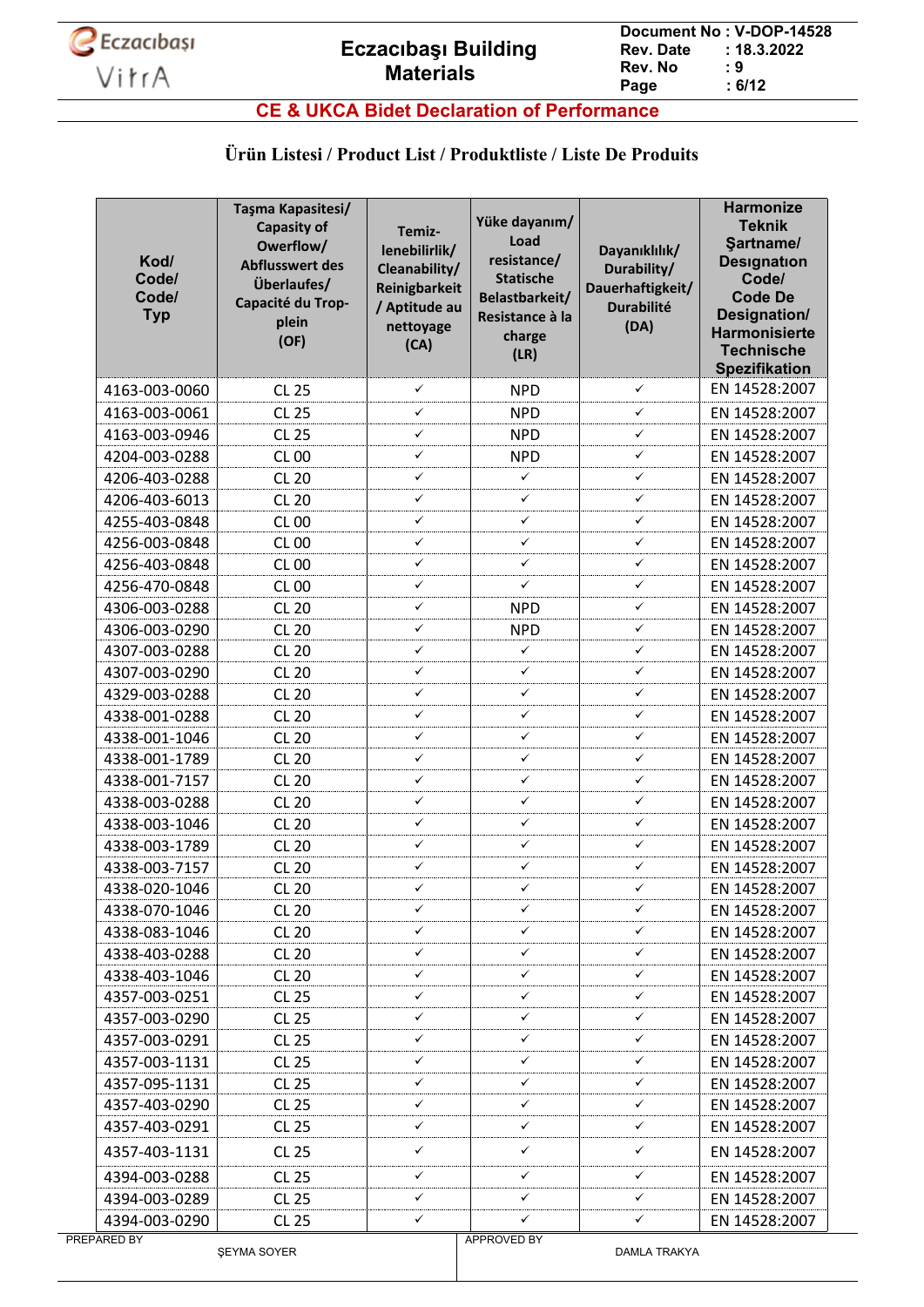

**Document No : V-DOP-14528**<br>Rev. Date : 18.3.2022  $: 18.3.2022$ <br> $: 9$ **Rev. No : 9<br>Page : 7/12** Page

### **CE & UKCA Bidet Declaration of Performance**

| 4394-003-0945 | <b>CL 25</b> | ✓            | ✓                  | $\checkmark$ | EN 14528:2007 |
|---------------|--------------|--------------|--------------------|--------------|---------------|
| 4394-003-1455 | <b>CL 25</b> | ✓            | ✓                  | ✓            | EN 14528:2007 |
| 4394-003-1457 | <b>CL 25</b> | ✓            | ✓                  | ✓            | EN 14528:2007 |
| 4394-003-1458 | <b>CL 25</b> | ✓            | ✓                  | ✓            | EN 14528:2007 |
| 4394-003-1655 | <b>CL 25</b> | ✓            | ✓                  | ✓            | EN 14528:2007 |
| 4394-003-1658 | <b>CL 25</b> | ✓            | ✓                  | ✓            | EN 14528:2007 |
| 4394-003-1760 | <b>CL 25</b> | ✓            | ✓                  | ✓            | EN 14528:2007 |
| 4394-003-7080 | <b>CL 25</b> | ✓            | ✓                  | ✓            | EN 14528:2007 |
| 4394-403-0288 | <b>CL 25</b> | ✓            | ✓                  | ✓            | EN 14528:2007 |
| 4394-403-0290 | <b>CL 25</b> | ✓            | ✓                  | ✓            | EN 14528:2007 |
| 4394-403-1455 | <b>CL 25</b> | ✓            | ✓                  | ✓            | EN 14528:2007 |
| 4394-403-1458 | <b>CL 25</b> | ✓            | ✓                  | ✓            | EN 14528:2007 |
| 4394-403-1655 | <b>CL 25</b> | ✓            | ✓                  | ✓            | EN 14528:2007 |
| 4394-403-1658 | <b>CL 25</b> | ✓            | ✓                  | ✓            | EN 14528:2007 |
| 4394-403-7080 | <b>CL 25</b> | ✓            | ✓                  | ✓            | EN 14528:2007 |
| 4398-003-0288 | <b>CL 25</b> | ✓            | <b>NPD</b>         | $\checkmark$ | EN 14528:2007 |
| 4398-003-0289 | <b>CL 25</b> | ✓            | <b>NPD</b>         | ✓            | EN 14528:2007 |
| 4398-003-0290 | <b>CL 25</b> | ✓            | <b>NPD</b>         | ✓            | EN 14528:2007 |
| 4398-403-0288 | <b>CL 25</b> | ✓            | <b>NPD</b>         | ✓            | EN 14528:2007 |
| 4398-403-0290 | <b>CL 25</b> | ✓            | <b>NPD</b>         | ✓            | EN 14528:2007 |
| 4466-003-0288 | <b>CL 25</b> | ✓            | ✓                  | ✓            | EN 14528:2007 |
| 4466-003-1046 | <b>CL 25</b> | ✓            | ✓                  | $\checkmark$ | EN 14528:2007 |
| 4466-401-0288 | <b>CL 25</b> | ✓            | ✓                  | ✓            | EN 14528:2007 |
| 4466-401-1046 | <b>CL 25</b> | ✓            | ✓                  | ✓            | EN 14528:2007 |
| 4466-403-0288 | <b>CL 25</b> | ✓            | ✓                  | ✓            | EN 14528:2007 |
| 4466-403-1046 | <b>CL 25</b> | ✓            | ✓                  | ✓            | EN 14528:2007 |
| 4466-420-0288 | <b>CL 25</b> | ✓            | ✓                  | ✓            | EN 14528:2007 |
| 4466-420-1046 | <b>CL 25</b> | ✓            | ✓                  | ✓            | EN 14528:2007 |
| 4466-470-0288 | <b>CL 25</b> | ✓            | ✓                  | ✓            | EN 14528:2007 |
| 4466-470-1046 | <b>CL 25</b> | ✓            | ✓                  | ✓            | EN 14528:2007 |
| 4466-483-0288 | <b>CL 25</b> | ✓            | ✓                  | ✓            | EN 14528:2007 |
| 4466-483-1046 | CL 25        | ✓            | ✓                  | ✓            | EN 14528:2007 |
| 4466-603-0288 | <b>CL 25</b> | ✓            | ✓                  | $\checkmark$ | EN 14528:2007 |
| 4466-703-0288 | CL 25        | ✓            | ✓                  | ✓            | EN 14528:2007 |
| 4467-003-0288 | CL 25        | ✓            | NPD.               | ✓            | EN 14528:2007 |
| 4498-003-1108 | <b>CL 25</b> | ✓            | ✓                  | ✓            | EN 14528:2007 |
| 4499-003-1108 | CL 25        | ✓            | ✓                  | ✓            | EN 14528:2007 |
| 4506-003-1108 | <b>CL 25</b> | ✓            | ✓                  | ✓            | EN 14528:2007 |
| 4516-403-1599 | <b>CL 00</b> | ✓            | ✓                  | ✓            | EN 14528:2007 |
| 4516-470-1599 | <b>CL 00</b> | ✓            | ✓                  | ✓            | EN 14528:2007 |
| 5040-003-0288 | CL 25        | ✓            | ✓                  | ✓            | EN 14528:2007 |
| 5125-009-1255 | <b>CL 25</b> | ✓            | <b>NPD</b>         | ✓            | EN 14528:2007 |
| 5143-003-0288 | CL 25        | ✓            | <b>NPD</b>         | ✓            | EN 14528:2007 |
| 5143-003-0290 | CL 25        | ✓            | <b>NPD</b>         | $\checkmark$ | EN 14528:2007 |
| 5143-003-0328 | <b>CL 25</b> | ✓            | <b>NPD</b>         | ✓            | EN 14528:2007 |
| 5143-403-0288 | CL 25        | ✓            | <b>NPD</b>         | ✓            | EN 14528:2007 |
| 5143-403-0290 | CL 25        | ✓            | NPD.               | $\checkmark$ | EN 14528:2007 |
| 5143-603-0288 | <b>CL 25</b> | ✓            | <b>NPD</b>         | $\checkmark$ | EN 14528:2007 |
| 5143-603-0290 | CL 25        | ✓            | <b>NPD</b>         | ✓            | EN 14528:2007 |
| 5143-703-0288 | <b>CL 25</b> | $\checkmark$ | NPD                | $\checkmark$ | EN 14528:2007 |
| PREPARED BY   |              |              | <b>APPROVED BY</b> |              |               |

ŞEYMA SOYER

APPROVED BY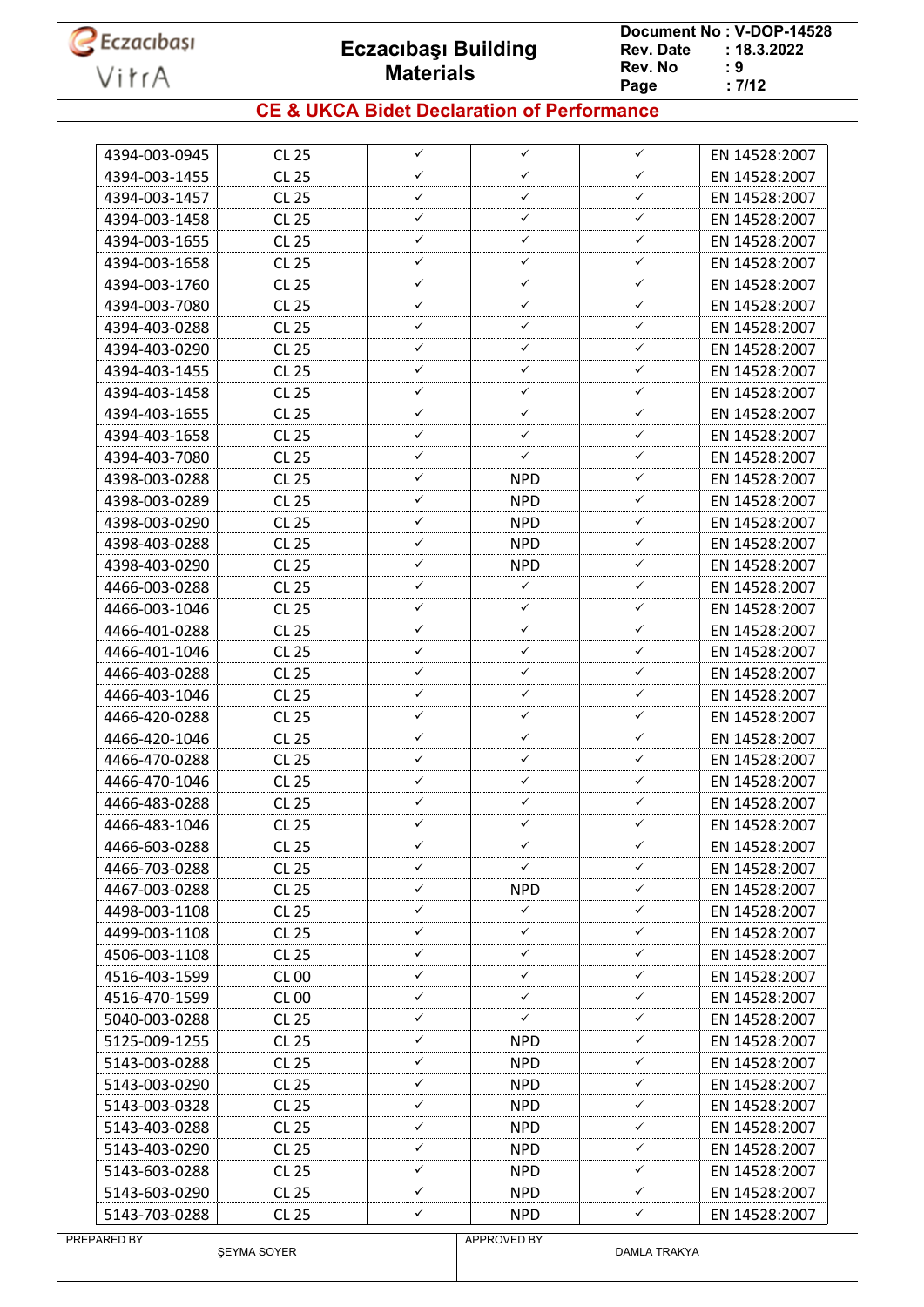

**Document No : V-DOP-14528**<br>Rev. Date : 18.3.2022  $: 18.3.2022$ <br> $: 9$ **Rev. No : 9<br>Page : 8/12** Page

#### **CE & UKCA Bidet Declaration of Performance**

| 5143-703-0290 | <b>CL 25</b> | $\checkmark$ | <b>NPD</b> | $\checkmark$      | EN 14528:2007 |
|---------------|--------------|--------------|------------|-------------------|---------------|
| 5164-003-0288 | <b>CL 20</b> | ✓            | <b>NPD</b> | ✓                 | EN 14528:2007 |
| 5164-003-0290 | <b>CL 20</b> | ✓            | <b>NPD</b> | ✓                 | EN 14528:2007 |
| 5165-003-0288 | <b>CL 20</b> | ✓            | ✓          | ✓                 | EN 14528:2007 |
| 5165-003-0290 | <b>CL 20</b> | ✓            | ✓          | ✓                 | EN 14528:2007 |
| 5165-003-1123 | <b>CL 20</b> | ✓            | ✓          | ✓                 | EN 14528:2007 |
| 5165-403-0290 | <b>CL 20</b> | ✓            | ✓          | ✓                 | EN 14528:2007 |
| 5165-403-1038 | <b>CL 20</b> | ✓            | ✓          | ✓                 | EN 14528:2007 |
| 5165-403-1123 | <b>CL 20</b> | ✓            | ✓          | ✓                 | EN 14528:2007 |
| 5174-003-0288 | <b>CL 20</b> | ✓            | ✓          | ✓                 | EN 14528:2007 |
| 5174-003-1046 | <b>CL 20</b> | ✓            | ✓          | ✓                 | EN 14528:2007 |
| 5174-003-1677 | <b>CL 20</b> | ✓            | ✓          | ✓                 | EN 14528:2007 |
| 5174-003-7095 | <b>CL 20</b> | ✓            | ✓          | ✓                 | EN 14528:2007 |
| 5174-403-0288 | <b>CL 20</b> | ✓            | ✓          | ✓                 | EN 14528:2007 |
| 5174-403-1046 | <b>CL 20</b> | ✓            | ✓          | ✓                 | EN 14528:2007 |
| 5174-603-0288 | <b>CL 20</b> | ✓            | ✓          | ✓                 | EN 14528:2007 |
| 5174-703-0288 | <b>CL 20</b> | ✓            | ✓          | ✓                 | EN 14528:2007 |
| 5185-009-0525 | <b>CL 25</b> | ✓            | <b>NPD</b> | ✓                 | EN 14528:2007 |
| 5225-003-0288 | <b>CL 20</b> | ✓            | ✓          | ✓                 | EN 14528:2007 |
| 5282-003-0290 | <b>CL 25</b> | ✓            | ✓          | ✓                 | EN 14528:2007 |
| 5282-003-1109 | <b>CL 25</b> | ✓            | ✓          | ✓                 | EN 14528:2007 |
| 5282-003-1123 | <b>CL 25</b> | ✓            | ✓          | ✓                 | EN 14528:2007 |
| 5282-403-1123 | <b>CL 25</b> | ✓            | ✓          | ✓                 | EN 14528:2007 |
|               |              | ✓            |            | ✓                 |               |
| 5305-003-0064 | <b>CL 25</b> | ✓            | <b>NPD</b> | ✓                 | EN 14528:2007 |
| 5305-003-0068 | <b>CL 25</b> | ✓            | <b>NPD</b> |                   | EN 14528:2007 |
| 5305-095-0064 | <b>CL 25</b> | ✓            | <b>NPD</b> | ✓                 | EN 14528:2007 |
| 5305-403-0064 | <b>CL 25</b> |              | <b>NPD</b> | ✓                 | EN 14528:2007 |
| 5305-495-0064 | <b>CL 25</b> | ✓<br>✓       | <b>NPD</b> | $\checkmark$<br>✓ | EN 14528:2007 |
| 5305-603-0064 | <b>CL 25</b> |              | <b>NPD</b> |                   | EN 14528:2007 |
| 5305-603-0068 | <b>CL 25</b> | ✓            | <b>NPD</b> | ✓                 | EN 14528:2007 |
| 5305-703-0064 | <b>CL 25</b> | ✓            | <b>NPD</b> | ✓                 | EN 14528:2007 |
| 5324-003-0288 | <b>CL 20</b> | ✓            | ✓          | ✓                 | EN 14528:2007 |
| 5324-003-0290 | <b>CL 20</b> | ✓            | ✓          | ✓                 | EN 14528:2007 |
| 5324-003-1773 | <b>CL 20</b> | ✓            | ✓          | ✓                 | EN 14528:2007 |
| 5324-003-7070 | <b>CL 20</b> | ✓            | ✓          | ✓                 | EN 14528:2007 |
| 5324-003-7157 | <b>CL 20</b> | ✓            | ✓          | ✓                 | EN 14528:2007 |
| 5324-095-0290 | <b>CL 20</b> | ✓            | ✓          | $\checkmark$      | EN 14528:2007 |
| 5324-403-0288 | <b>CL 20</b> | ✓            | ✓          | ✓                 | EN 14528:2007 |
| 5324-403-0290 | <b>CL 20</b> | ✓            | ✓          | ✓                 | EN 14528:2007 |
| 5324-403-7070 |              |              |            |                   |               |
|               | <b>CL 20</b> | ✓            | ✓          | ✓                 | EN 14528:2007 |
| 5324-603-0288 | <b>CL 20</b> | ✓            | ✓          | $\checkmark$      | EN 14528:2007 |
| 5324-603-0290 | <b>CL 20</b> | ✓            | ✓          | ✓                 | EN 14528:2007 |
| 5325-003-0288 | <b>CL 25</b> | ✓            | NPD        | ✓                 | EN 14528:2007 |
| 5325-003-0290 | CL 25        | ✓            | NPD.       | ✓                 | EN 14528:2007 |
| 5325-003-1669 | <b>CL 25</b> | ✓            | <b>NPD</b> | ✓                 | EN 14528:2007 |
| 5325-003-7157 | CL 25        | ✓            | <b>NPD</b> | ✓                 | EN 14528:2007 |
| 5325-403-0288 | CL 25        | ✓            | NPD.       | ✓                 | EN 14528:2007 |
| 5325-403-0290 | <b>CL 25</b> | ✓            | NPD.       | ✓                 | EN 14528:2007 |
| 5325-603-0288 | CL 25        | ✓            | <b>NPD</b> | ✓                 | EN 14528:2007 |

ŞEYMA SOYER

APPROVED BY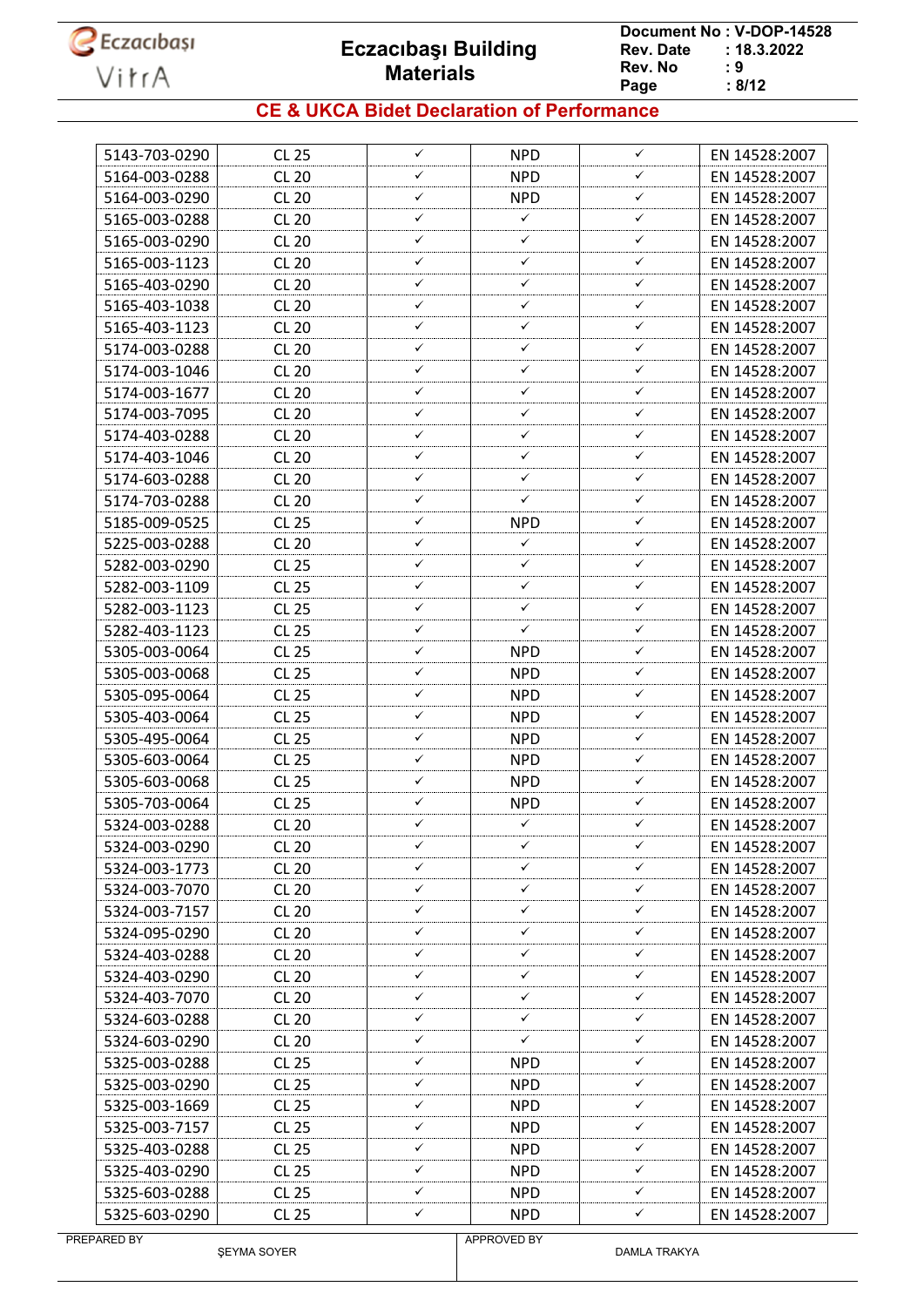

**Document No : V-DOP-14528**<br>Rev. Date : 18.3.2022  $: 18.3.2022$ <br> $: 9$ **Rev. No : 9<br>Page : 9/12** Page

#### **CE & UKCA Bidet Declaration of Performance**

| 5325-703-0288 | <b>CL 25</b> | ✓ | <b>NPD</b>   | $\checkmark$ | EN 14528:2007 |
|---------------|--------------|---|--------------|--------------|---------------|
| 5325-703-0290 | <b>CL 25</b> | ✓ | <b>NPD</b>   | ✓            | EN 14528:2007 |
| 5355-003-0956 | <b>CL 15</b> | ✓ | ✓            | $\checkmark$ | EN 14528:2007 |
| 5355-403-0956 | <b>CL 15</b> | ✓ | ✓            | ✓            | EN 14528:2007 |
| 5386-003-0288 | <b>CL 25</b> | ✓ | ✓            | ✓            | EN 14528:2007 |
| 5386-003-0290 | <b>CL 25</b> | ✓ | ✓            | ✓            | EN 14528:2007 |
| 5387-003-0288 | <b>CL 25</b> | ✓ | <b>NPD</b>   | ✓            | EN 14528:2007 |
| 5420-003-0288 | <b>CL 25</b> | ✓ | ✓            | ✓            | EN 14528:2007 |
| 5420-003-0290 | <b>CL 25</b> | ✓ | ✓            | ✓            | EN 14528:2007 |
| 5420-095-0288 | <b>CL 25</b> | ✓ | ✓            | ✓            | EN 14528:2007 |
| 5420-095-0290 | <b>CL 25</b> | ✓ | ✓            | ✓            | EN 14528:2007 |
| 5420-403-0288 | <b>CL 25</b> | ✓ | ✓            | ✓            | EN 14528:2007 |
| 5420-403-0290 | <b>CL 25</b> | ✓ | ✓            | ✓            | EN 14528:2007 |
| 5420-495-0288 | <b>CL 25</b> | ✓ | ✓            | ✓            | EN 14528:2007 |
| 5420-495-0290 | <b>CL 25</b> | ✓ | ✓            | ✓            | EN 14528:2007 |
| 5420-603-0288 | <b>CL 25</b> | ✓ | ✓            | ✓            | EN 14528:2007 |
| 5420-603-0290 | <b>CL 25</b> | ✓ | ✓            | ✓            | EN 14528:2007 |
| 5420-703-0288 | <b>CL 25</b> | ✓ | ✓            | ✓            | EN 14528:2007 |
| 5420-703-0290 | <b>CL 25</b> | ✓ | ✓            | ✓            | EN 14528:2007 |
| 5433-009-1397 | <b>CL 25</b> | ✓ | ✓            | ✓            | EN 14528:2007 |
| 5451-009-0525 | <b>CL 25</b> | ✓ | <b>NPD</b>   | ✓            | EN 14528:2007 |
| 5451-009-0760 | <b>CL 25</b> | ✓ | <b>NPD</b>   | ✓            | EN 14528:2007 |
| 5452-009-0323 | <b>CL 25</b> | ✓ | $\checkmark$ | ✓            | EN 14528:2007 |
| 5457-009-0323 | <b>CL 25</b> | ✓ | <b>NPD</b>   | ✓            | EN 14528:2007 |
| 5508-003-0288 | <b>CL 25</b> | ✓ | ✓            | ✓            | EN 14528:2007 |
| 5508-003-0290 | <b>CL 25</b> | ✓ | ✓            | ✓            | EN 14528:2007 |
| 5508-003-1046 | <b>CL 25</b> | ✓ | ✓            | ✓            | EN 14528:2007 |
| 5508-003-1047 | <b>CL 25</b> | ✓ | ✓            | $\checkmark$ | EN 14528:2007 |
| 5508-003-1139 | <b>CL 25</b> | ✓ | ✓            | ✓            | EN 14528:2007 |
| 5508-003-1701 | <b>CL 25</b> | ✓ | ✓            | ✓            | EN 14528:2007 |
| 5508-003-1730 | <b>CL 25</b> | ✓ | ✓            | $\checkmark$ | EN 14528:2007 |
| 5508-003-1789 | <b>CL 25</b> | ✓ | ✓            | ✓            | EN 14528:2007 |
| 5508-095-1046 | <b>CL 25</b> | ✓ | ✓            | ✓            | EN 14528:2007 |
| 5508-095-1047 | CL 25        | ✓ | ✓            | ✓            | EN 14528:2007 |
| 5508-403-1046 | <b>CL 25</b> | ✓ | ✓            | ✓            | EN 14528:2007 |
| 5508-403-1047 | <b>CL 25</b> | ✓ | ✓            | ✓            | EN 14528:2007 |
| 5508-495-1046 | CL 25        | ✓ | ✓            | $\checkmark$ | EN 14528:2007 |
| 5508-495-1047 | <b>CL 25</b> | ✓ | ✓            | ✓            | EN 14528:2007 |
| 5508-603-1046 | CL 25        | ✓ | ✓            | ✓            | EN 14528:2007 |
| 5508-603-1047 | CL 25        | ✓ | ✓            | ✓            | EN 14528:2007 |
| 5508-703-1046 | <b>CL 25</b> | ✓ | ✓            | $\checkmark$ | EN 14528:2007 |
| 5508-703-1047 | CL 25        | ✓ | ✓            | ✓            | EN 14528:2007 |
| 5509-003-0288 | <b>CL 25</b> | ✓ | NPD.         | ✓            | EN 14528:2007 |
| 5509-003-0290 | CL 25        | ✓ | NPD.         | ✓            | EN 14528:2007 |
| 5509-003-1788 | CL 25        | ✓ | <b>NPD</b>   | ✓            | EN 14528:2007 |
| 5509-095-0288 | CL 25        | ✓ | <b>NPD</b>   | ✓            | EN 14528:2007 |
| 5509-095-0290 | CL 25        | ✓ | NPD.         | ✓            | EN 14528:2007 |
| 5509-403-0288 | <b>CL 25</b> | ✓ | NPD.         | ✓            | EN 14528:2007 |
| 5509-403-0290 | CL 25        | ✓ | <b>NPD</b>   | ✓            | EN 14528:2007 |
| 5509-495-0288 | CL 25        | ✓ | NPD          | ✓            | EN 14528:2007 |
|               |              |   | APPROVED BY  |              |               |

ŞEYMA SOYER

DAMLA TRAKYA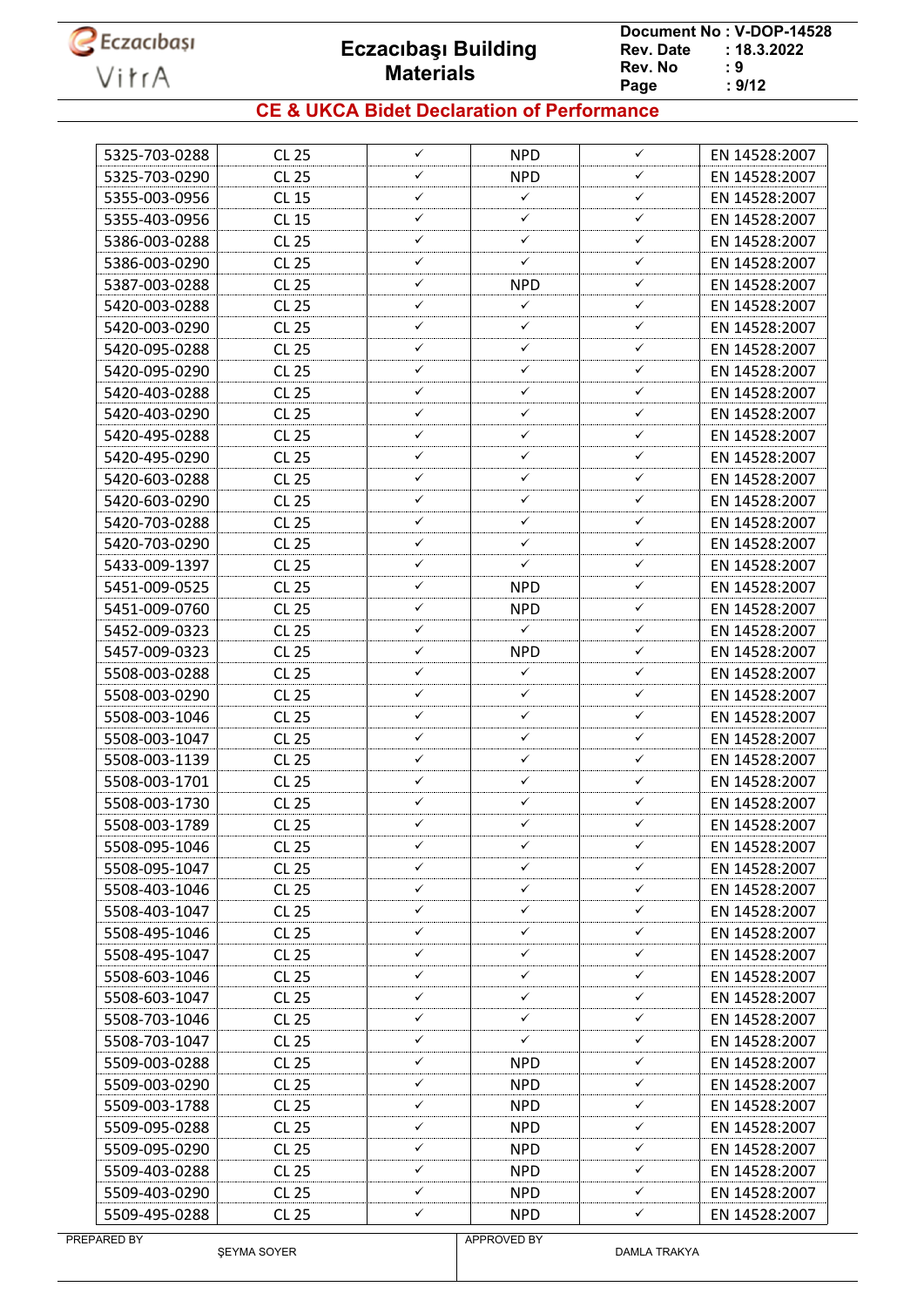

**Document No : V-DOP-14528**<br>Rev. Date : 18.3.2022  $: 18.3.2022$ <br> $: 9$ **Rev. No Page Page : 10/12**

#### **CE & UKCA Bidet Declaration of Performance**

| 5509-495-0290 | <b>CL 25</b>          | $\checkmark$ | <b>NPD</b>      | $\checkmark$ | EN 14528:2007                  |
|---------------|-----------------------|--------------|-----------------|--------------|--------------------------------|
| 5509-603-0288 | <b>CL 25</b>          | ✓            | <b>NPD</b>      | ✓            | EN 14528:2007                  |
| 5509-603-0290 | <b>CL 25</b>          | ✓            | <b>NPD</b>      | ✓            | EN 14528:2007                  |
| 5509-703-0288 | <b>CL 25</b>          | ✓            | <b>NPD</b>      | ✓            | EN 14528:2007                  |
| 5509-703-0290 | <b>CL 25</b>          | ✓            | <b>NPD</b>      | ✓            | EN 14528:2007                  |
| 5519-003-0288 | <b>CL 25</b>          | ✓            | <b>NPD</b>      | ✓            | EN 14528:2007                  |
| 5556-403-1184 | <b>CL 00</b>          | ✓            | ✓               | ✓            | EN 14528:2007                  |
| 5556-403-7089 | <b>CL 00</b>          | ✓            | ✓               | ✓            | EN 14528:2007                  |
| 5603-009-1258 | <b>CL 25</b>          | ✓            | ✓               | ✓            | EN 14528:2007                  |
| 5659-001-0288 | <b>CL 25</b>          | ✓            | ✓               | ✓            | EN 14528:2007                  |
| 5659-003-0288 | <b>CL 25</b>          | ✓            | ✓               | ✓            | EN 14528:2007                  |
| 5659-020-0288 | <b>CL 25</b>          | ✓            | ✓               | ✓            | EN 14528:2007                  |
| 5659-070-0288 | <b>CL 25</b>          | ✓            | ✓               | ✓            | EN 14528:2007                  |
| 5659-083-0288 | <b>CL 25</b>          | ✓            | ✓               | ✓            | EN 14528:2007                  |
| 5659-403-0288 | <b>CL 25</b>          | ✓            | ✓               | ✓            | EN 14528:2007                  |
| 5675-001-0288 | <b>CL 25</b>          | ✓            | ✓               | ✓            | EN 14528:2007                  |
| 5675-001-1046 | <b>CL 25</b>          | ✓            | ✓               | ✓            | EN 14528:2007                  |
| 5675-003-0288 | <b>CL 25</b>          | ✓            | ✓               | ✓            | EN 14528:2007                  |
| 5675-003-1046 | <b>CL 25</b>          | ✓            | ✓               | ✓            | EN 14528:2007                  |
| 5675-003-1677 | <b>CL 25</b>          | ✓            | ✓               | ✓            | EN 14528:2007                  |
| 5675-020-1046 | <b>CL 25</b>          | ✓            | ✓               | ✓            | EN 14528:2007                  |
| 5675-070-1046 | <b>CL 25</b>          | ✓            | ✓               | ✓            | EN 14528:2007                  |
| 5675-083-1046 | <b>CL 25</b>          | ✓            | ✓               | ✓            | EN 14528:2007                  |
| 5675-403-0288 | <b>CL 25</b>          | ✓            | ✓               | ✓            | EN 14528:2007                  |
| 5675-403-1046 | <b>CL 25</b>          | ✓            | ✓               | ✓            | EN 14528:2007                  |
| 5796-003-0288 | <b>CL 25</b>          | ✓            | <b>NPD</b>      | ✓            | EN 14528:2007                  |
| 5796-003-0289 | <b>CL 25</b>          | ✓            | <b>NPD</b>      | ✓            | EN 14528:2007                  |
| 5796-003-0290 | <b>CL 25</b>          | ✓            | <b>NPD</b>      | $\checkmark$ | EN 14528:2007                  |
| 5796-403-0288 | <b>CL 25</b>          | ✓            | <b>NPD</b>      | ✓            | EN 14528:2007                  |
| 5796-403-0290 | <b>CL 25</b>          | ✓            | <b>NPD</b>      | ✓            | EN 14528:2007                  |
| 5797-003-0288 | <b>CL 25</b>          | ✓            | $\checkmark$    | ✓            | EN 14528:2007                  |
| 5797-003-0290 | <b>CL 25</b>          | ✓            | ✓               | ✓            | EN 14528:2007                  |
| 5797-003-1722 | <b>CL 25</b>          | ✓            | ✓               | ✓            | EN 14528:2007                  |
| 5803-003-0288 | <b>CL 25</b>          | ✓            | ✓               | ✓            | EN 14528:2007                  |
| 5803-003-1046 | <b>CL 25</b>          | ✓            | ✓               | ✓            | EN 14528:2007                  |
| 5875-003-0290 | <b>CL 25</b>          | ✓            | ✓               | ✓            | EN 14528:2007                  |
| 5875-003-1131 | CL 25                 | ✓            | ✓               | ✓            | EN 14528:2007                  |
| 5875-403-1131 | <b>CL 25</b>          | ✓            | ✓               | ✓            | EN 14528:2007                  |
| 5886-401-0288 | CL 25                 | ✓            | ✓               | ✓            | EN 14528:2007                  |
| 5886-403-0288 | CL 25                 | ✓            | ✓               | ✓            | EN 14528:2007                  |
| 5886-420-0288 | <b>CL 25</b>          | ✓            | ✓               | ✓            | EN 14528:2007                  |
| 5886-483-0288 | CL 25                 | ✓            | ✓               | ✓            | EN 14528:2007                  |
| 5927-009-0525 | <b>CL 25</b>          | ✓            | ✓               | ✓            | EN 14528:2007                  |
|               |                       | ✓            | ✓               | ✓            |                                |
| 5929-009-1633 | CL 25<br><b>CL 25</b> | ✓            |                 | ✓            | EN 14528:2007<br>EN 14528:2007 |
| 5983-009-0525 |                       | ✓            | <b>NPD</b><br>✓ | ✓            |                                |
| 5986-001-0288 | CL 25                 | ✓            | ✓               | ✓            | EN 14528:2007                  |
| 5986-001-1788 | CL 25                 | ✓            | ✓               | ✓            | EN 14528:2007                  |
| 5986-001-7157 | <b>CL 25</b>          | ✓            | ✓               | ✓            | EN 14528:2007                  |
| 5986-003-0288 | CL 25                 | ✓            | ✓               |              | EN 14528:2007                  |
| 5986-003-1788 | CL 25                 |              |                 | ✓            | EN 14528:2007                  |

ŞEYMA SOYER

APPROVED BY

DAMLA TRAKYA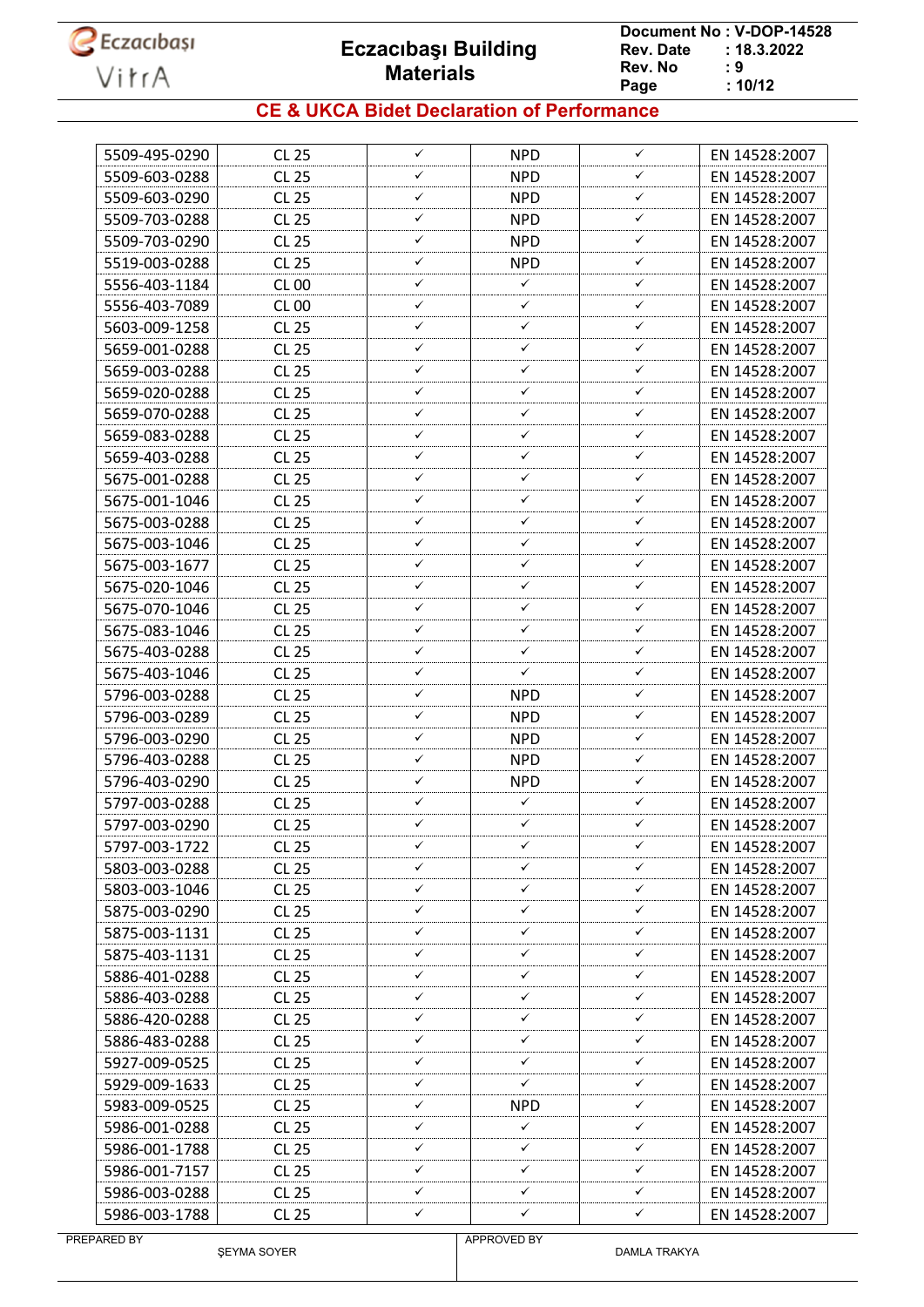

**Document No : V-DOP-14528**<br>Rev. Date : 18.3.2022  $: 18.3.2022$ <br> $: 9$ **Rev. No Page Page : 11/12**

### **CE & UKCA Bidet Declaration of Performance**

| 5986-003-7157 | <b>CL 25</b> | ✓ | ✓            | ✓            | EN 14528:2007 |
|---------------|--------------|---|--------------|--------------|---------------|
| 5986-020-0288 | <b>CL 25</b> | ✓ | ✓            | ✓            | EN 14528:2007 |
| 5986-070-0288 | <b>CL 25</b> | ✓ | ✓            | $\checkmark$ | EN 14528:2007 |
| 5986-083-0288 | <b>CL 25</b> | ✓ | $\checkmark$ | $\checkmark$ | EN 14528:2007 |
| 5986-403-0288 | <b>CL 25</b> | ✓ | ✓            | ✓            | EN 14528:2007 |
| 6231-003-0288 | CL 25        | ✓ | ✓            | ✓            | EN 14528:2007 |
| 6231-003-0290 | <b>CL 25</b> | ✓ | ✓            | $\checkmark$ | EN 14528:2007 |
| 6231-003-0291 | <b>CL 25</b> | ✓ | ✓            | $\checkmark$ | EN 14528:2007 |
| 6231-003-1038 | <b>CL 25</b> | ✓ | ✓            | ✓            | EN 14528:2007 |
| 6231-003-1139 | CL 25        | ✓ | ✓            | ✓            | EN 14528:2007 |
| 6231-003-1697 | <b>CL 25</b> | ✓ | ✓            | $\checkmark$ | EN 14528:2007 |
| 6231-003-1804 | <b>CL 25</b> | ✓ | ✓            | ✓            | EN 14528:2007 |
| 6231-003-7132 | CL 25        | ✓ | $\checkmark$ | $\checkmark$ | EN 14528:2007 |
| 6231-003-7157 | <b>CL 25</b> | ✓ | ✓            | $\checkmark$ | EN 14528:2007 |
| 6231-009-0537 | <b>CL 25</b> | ✓ | ✓            | ✓            | EN 14528:2007 |
| 6231-009-1161 | CL 25        | ✓ | ✓            | ✓            | EN 14528:2007 |
| 6231-095-0290 | <b>CL 25</b> | ✓ | ✓            | ✓            | EN 14528:2007 |
| 6231-095-0291 | <b>CL 25</b> | ✓ | ✓            | ✓            | EN 14528:2007 |
| 6231-403-0290 | CL 25        | ✓ | ✓            | ✓            | EN 14528:2007 |
| 6231-495-0290 | <b>CL 25</b> | ✓ | ✓            | ✓            | EN 14528:2007 |
| 6231-603-0288 | <b>CL 25</b> | ✓ | ✓            | ✓            | EN 14528:2007 |
| 6231-603-0290 | <b>CL 25</b> | ✓ | ✓            | ✓            | EN 14528:2007 |
| 6231-703-0288 | <b>CL 25</b> | ✓ | $\checkmark$ | ✓            | EN 14528:2007 |
| 6231-703-0290 | <b>CL 25</b> | ✓ | ✓            | ✓            | EN 14528:2007 |
| 6294-003-7118 | CL 25        | ✓ | <b>NPD</b>   | $\checkmark$ | EN 14528:2007 |
| 6294-003-7790 | <b>CL 25</b> | ✓ | <b>NPD</b>   | ✓            | EN 14528:2007 |
| 6506-003-1019 | <b>CL 20</b> | ✓ | $\checkmark$ | ✓            | EN 14528:2007 |
| 6523-003-1396 | <b>CL 20</b> | ✓ | ✓            | ✓            | EN 14528:2007 |
| 6578-003-0066 | <b>CL 20</b> | ✓ | <b>NPD</b>   | ✓            | EN 14528:2007 |
| 6578-003-0068 | <b>CL 20</b> | ✓ | <b>NPD</b>   | ✓            | EN 14528:2007 |
| 6578-003-7157 | <b>CL 20</b> | ✓ | <b>NPD</b>   | ✓            | EN 14528:2007 |
| 6578-095-0068 | <b>CL 20</b> | ✓ | <b>NPD</b>   | $\checkmark$ | EN 14528:2007 |
| 6594-003-0290 | <b>CL 20</b> | ✓ | $\checkmark$ | ✓            | EN 14528:2007 |
| 6597-003-0068 | <b>CL 20</b> | ✓ | <b>NPD</b>   | ✓            | EN 14528:2007 |
| 6655-003-0288 | CL 25        | ✓ | $\checkmark$ | ✓            | EN 14528:2007 |
| 7039-003-0288 | <b>CL 25</b> | ✓ | <b>NPD</b>   | ✓            | EN 14528:2007 |
| 7039-003-0290 | <b>CL 25</b> | ✓ | <b>NPD</b>   | ✓            | EN 14528:2007 |
| 7039-403-0288 | CL 25        | ✓ | <b>NPD</b>   | ✓            | EN 14528:2007 |
| 7039-403-0290 | <b>CL 25</b> | ✓ | <b>NPD</b>   | $\checkmark$ | EN 14528:2007 |
| 7042-003-0288 | CL 25        | ✓ | ✓            | ✓            | EN 14528:2007 |
| 7042-003-0289 | CL 25        | ✓ | $\checkmark$ | $\checkmark$ | EN 14528:2007 |
| 7042-403-0288 | <b>CL 25</b> | ✓ | ✓            | ✓            | EN 14528:2007 |
| 7083-003-0288 | CL 25        | ✓ | ✓            | ✓            | EN 14528:2007 |
| 7084-003-0288 | CL 25        | ✓ | $\checkmark$ | ✓            | EN 14528:2007 |
| 7084-003-0290 | <b>CL 25</b> | ✓ | ✓            | ✓            | EN 14528:2007 |
| 7246-403-0288 | CL 25        | ✓ | ✓            | ✓            | EN 14528:2007 |
| 7246-476-0288 | CL 25        | ✓ | $\checkmark$ | ✓            | EN 14528:2007 |
| 7452-009-1633 | <b>CL 25</b> | ✓ | ✓            | ✓            | EN 14528:2007 |
| 7487-003-0288 | <b>CL 25</b> | ✓ | ✓            | $\checkmark$ | EN 14528:2007 |
| 7492-003-0288 | CL 25        | ✓ | ✓            | ✓            | EN 14528:2007 |
| PREPARED BY   |              |   | APPROVED BY  |              |               |

ŞEYMA SOYER

APPROVED BY

DAMLA TRAKYA